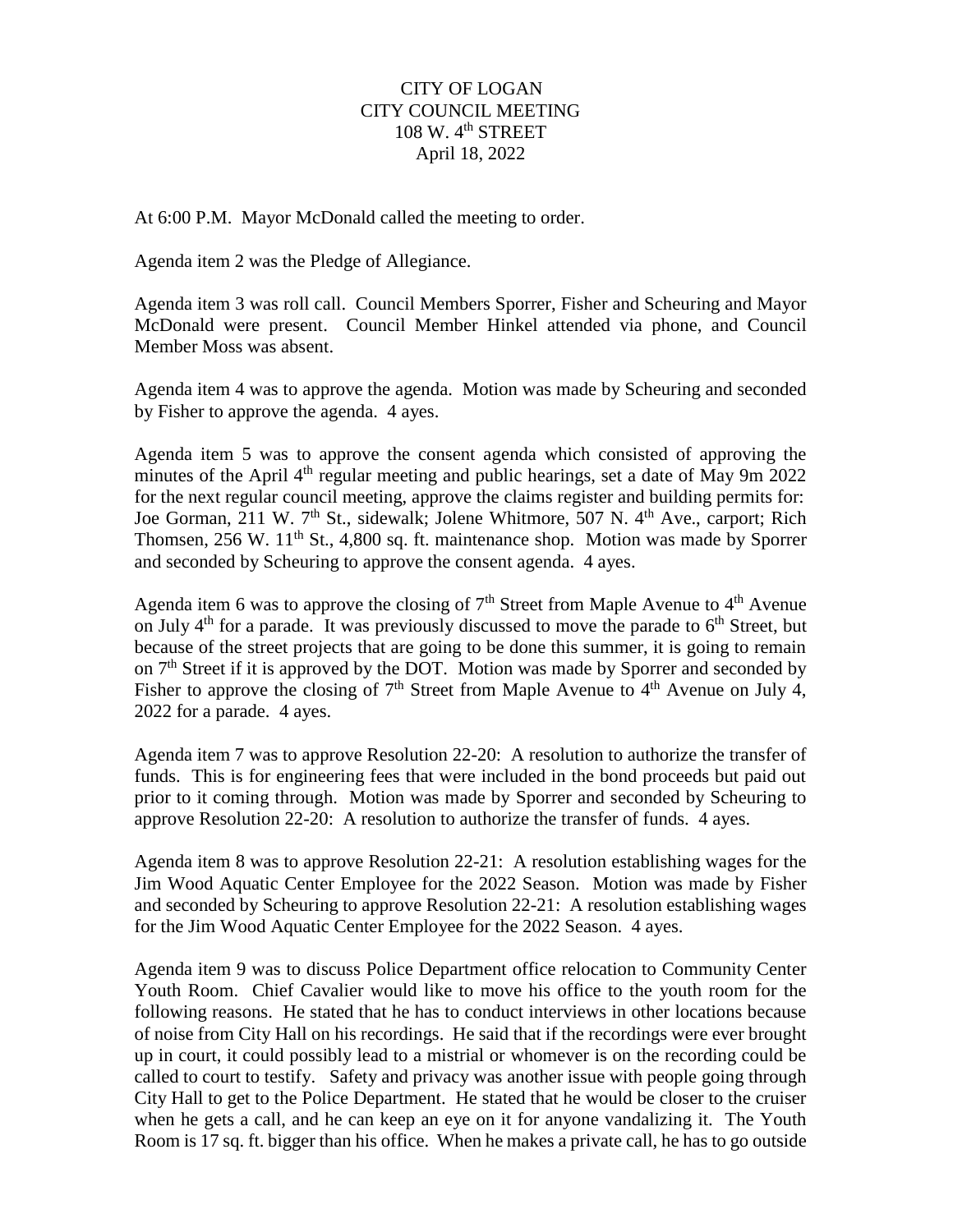or to his cruiser because he says he can hear through the doors and walls in his current office. Discussion was held on all of these items, and concerns were brought up on how the youth would have access to the restroom if they were in the location of the police department. One idea was to move the door that goes from City Hall to the Police Department so that the youth could go through the Council Room to get to the restroom. The only other option would be for them to go outside and come around to the front door. Also discussed was getting better signage so that anyone needing to see Cavalier could go to his door instead of City Hall. Hinkel suggested that we get a contractor to give us a bid for the changes that would need to be made and to get new locks on the entire building. Mat Gross asked if anyone had reached out to the scouts about this change because he felt they should be able to give their input too. This item was tabled until a future meeting.

Agenda item 10 was to discuss an alternative option to fix the Police Department telephone line. The police line is a stand-alone phone with no answering machine, and it is no longer connected to the phone system so it doesn't forward to the Comm Center. It was suggested that the department should get a dedicated police cell phone instead of paying Cavalier to use his personal cell phone. At the end of his shift, he could forward calls to the Comm Center. Cavalier will get a bid to see what this will cost.

Agenda item 11 was to discuss having the City pay for a collection dumpster for a Citywide clean-up day. Cavalier would like to have a day when everyone can bring all their junk to a dumpster provided by the city. Discussion was held about how this could be done with several ideas being brought up. Mayor McDonald appointed a committee of Hinkel, Cavalier and himself to research this. Hinkel left the meeting at 7:20.

Agenda item 12 was to discuss Water and Sewer Rates for the upcoming Fiscal Year. Clerk Winther gave the Council Water and Sewer Rate Check Worksheets from Iowa Rural Water and she explained each of them. Discussion was held on various ways of adjusting the minimum bills and increasing the price per thousand. Clerk Winther will put together some different options and present them at the next council meeting.

Agenda item 13 was the Clerk's report.

Agenda item 14 was citizen's questions/comments. There were none.

## CLAIMS

| AETNA                                | <b>INSURANCE</b>       | \$26.28    |
|--------------------------------------|------------------------|------------|
| <b>AGRILAND FS</b>                   | <b>FUEL</b>            | \$1,649.76 |
| <b>AMERICAN EXPRESS</b>              | <b>BOOKS</b>           | \$72.69    |
| <b>BAKER &amp; TAYLOR</b>            | <b>BOOKS</b>           | \$311.43   |
| <b>BUCY EVELYN</b>                   | <b>REIMBURSE FOOD</b>  | \$327.71   |
| <b>COUNSEL OFFICE &amp; DOCUMENT</b> | <b>COPIER</b>          | \$41.84    |
| <b>COUNTRY HARDWARE</b>              | BREAKER/TAPE/DISPENSER | \$58.73    |
| HARR CO REC                          | <b>UTILITIES</b>       | \$290.64   |
| <b>HYGIENIC LABORATORY</b>           | <b>TESTS</b>           | \$105.00   |
| IA ASSOC OF MUNICIPAL UTILITIES      | <b>DUES</b>            | \$693.16   |
| <b>IOWA PRISON INDUSTRIES</b>        | <b>SIGN</b>            | \$317.02   |